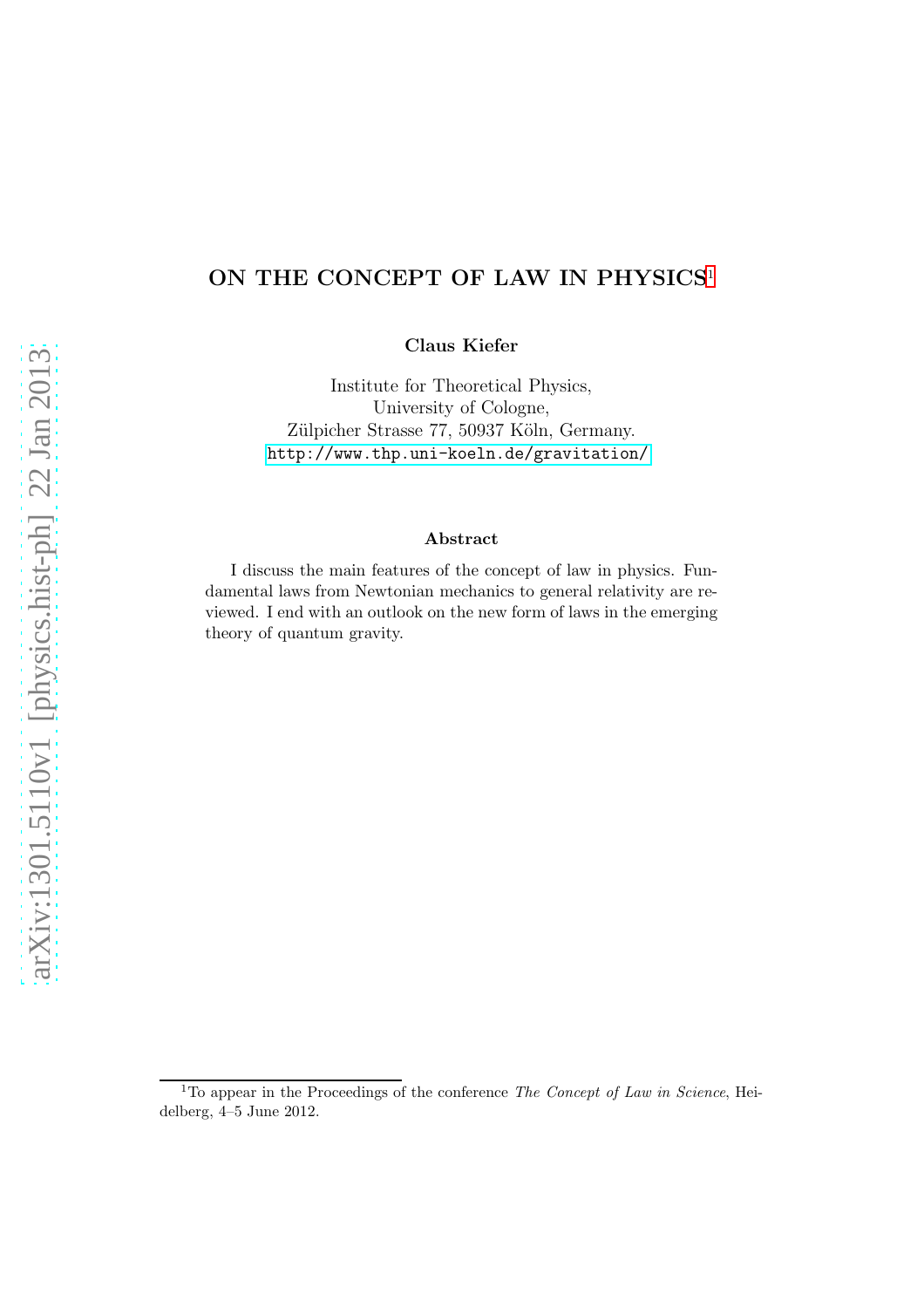## 1 Laws of Nature

The concept of law is widespread in both the sciences and the humanities. When one talks about laws of Nature, however, one usually refers to physics. What is a physical law? Richard Feynman, in his well known book *The Character of Physical Law* writes ([\[1\]](#page-9-0), p. 13): "There is also a rhythm and a pattern between the phenomena of nature which is not apparent to the eye, but only to the eye of analysis; and it is these rhythms and pattern which we shall call Physical Laws." As a prototype of a physical law, Feynman states the law of gravitation.

As is evident from Feynman's quote, one needs a certain degree of abstraction from the phenomena to discern the laws of Nature. Without the eye of analysis, physical laws cannot be found.

In this essay, I shall briefly summarize the status of laws of Nature in modern physics and speculate about the development of new laws. A central role is there indeed played by gravitation. On the one hand, Einstein's theory of general relativity has introduced a dynamical spacetime into physics and has thus dramatically changed our attitude towards the formulation of fundamental laws. On the other hand, one expects that the consistent unification of general relativity with quantum theory will lead to a completely new type of law. For this reason, I shall discuss some aspects of fundamental laws as they appear in one approach to quantum gravity.

Physical laws are formulated within a physical theory or a set of theories. A theory consists of a set of mathematical equations and a set of mapping rules to phenomena in Nature. In the ideal case, these rules include a statement about their domain of validity.

In his famous book *Il Saggiatore*, Galileo Galilei has introduced the picture of Nature as a book written in mathematical language. This must, however, not be interpreted too literally. The mathematical language is not unique, and the same phenomena can be described in different ways. A good example is gravitation. In Newtonian terms, the motion of planets is described by differential equations containing an action at a distance. In Einsteinian terms, the planets move on geodesics in spacetime. If gravity is combined with quantum theory, yet another mathematical picture emerges. There is thus not a one-to-one relation between mathematics and reality. This is clearly expressed by a famous quote from Albert Einstein, who writes  $([2], p. 119–120)$  $([2], p. 119–120)$  $([2], p. 119–120)$ 

Insofern sich die Sätze der Mathematik auf die Wirklichkeit beziehen, sind sie nicht sicher, und insofern sie sicher sind, beziehen sie sich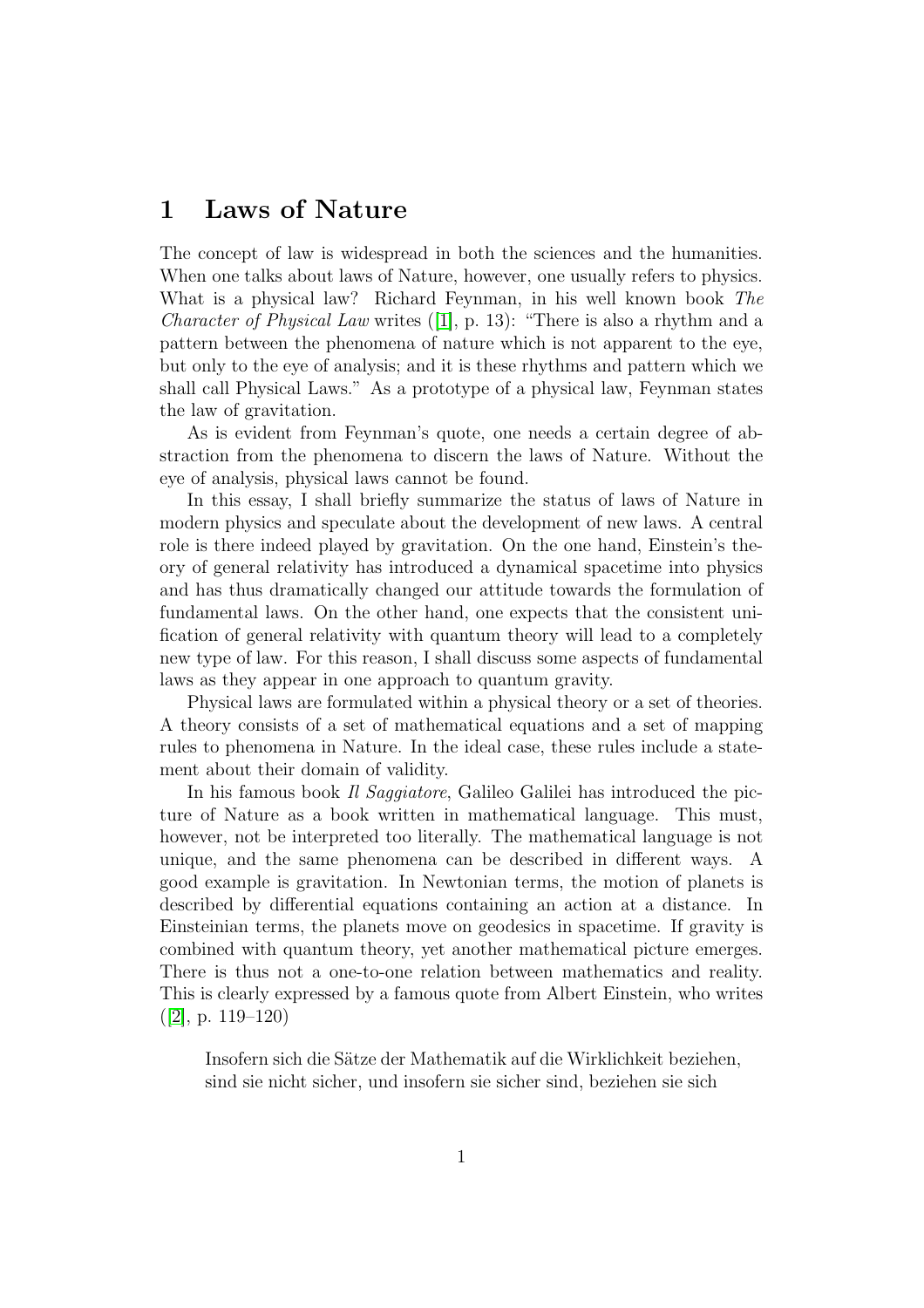nicht auf die Wirklichkeit.[2](#page-2-0)

According to Einstein, a certain degree of intuition is needed to find the correct laws of Nature; they cannot just be read off from the phenomena. Still, physical laws are not invented, but discovered, because they reflect properties of the real world, not just our imagination. In contrast to this, mathematical concepts are, in my opinion, invented. Why there are laws of Nature at all, is not obvious; nor is it a priori clear that we are able to discover them.

One can distinguish between physical laws at different levels. Here, we are mainly concerned with the fundamental laws, that is, laws that describe the fundamental interactions; examples are the laws of gravitation and electrodynamics. It is an open issue whether all these fundamental laws can be unified to one fundamental theory, often called 'theory of everything'. If this happened, it would be the ultimate triumph of the reductionist programme in physics.

At a different level, one has effective laws such as the Second Law of thermodynamics. As we shall briefly discuss below, the Second Law seems to be a consequence of particular boundary conditions of our world, and it is open whether it can be derived in a different way from structures of a new theory, such as quantum gravity.

Yet another level concerns emergent laws for complex systems. They can, in principle, be derived from the fundamental laws, but show features that go much beyond those laws. In the words of Paul Anderson ([\[4\]](#page-9-2), p. 395),

. . . the whole becomes not only more than but very different from the sum of its parts.

Here, we shall not discuss such emergent laws, but focus on the fundamental physical laws from Newtonian mechanics to quantum gravity.

# 2 From Newtonian Mechanics to Special Relativity

A most important feature of our physical theories is the separation of the description into dynamical laws and initial conditions. This was expressed very clearly in Eugene Wigner's Nobel speech ([\[3\]](#page-9-3), p. 7–8),

<span id="page-2-0"></span><sup>&</sup>lt;sup>2</sup>In so far the theorems of mathematics refer to reality, they are not certain, and in so far they are certain, they do not refer to reality.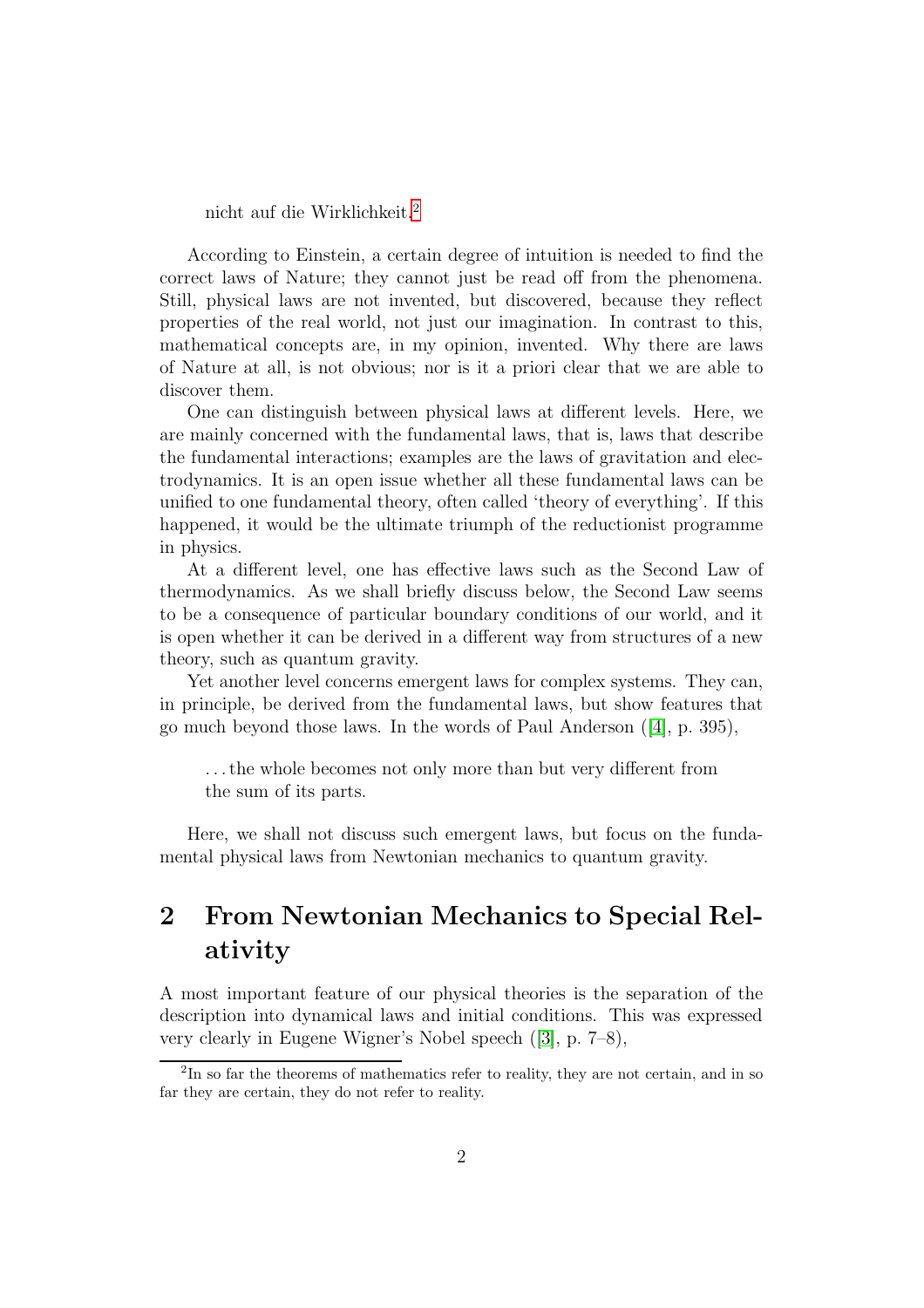The regularities in the phenomena which physical science endeavors to uncover are called the laws of nature. . . . The elements of the behavior which are not specified by the laws of nature are called initial conditions. . . . The surprising discovery of Newton's age is just the clear separation of laws of nature on the one hand and initial conditions on the other. The former are precise beyond anything reasonable; we know virtually nothing about the latter.

Mathematically, our fundamental laws can be expressed as differential equations up to second order in space and time. They leave thus room for initial or (more generally) boundary conditions. Alternatively, the same laws can be expressed in integral form, as a variational principle, but this form is fully equivalent to the differential form.

Because the physical laws can be formulated as differential equations, they are completely deterministic. Determinism, in this modern sense, must not be confused with causality. If temporal boundary conditions are specified at a particular time, the solution of the equations is determined for any time, both before and after that particular time. Determinism is one of the most important concepts when discussing physical laws [\[5,](#page-9-4) [6\]](#page-9-5).

Determinism does not yet mean predictability. Predictability presupposes determinism, but not the other way around [\[5\]](#page-9-4). Most systems in Nature exhibit chaotic behaviour, which means that small perturbations become exponentially large. Because this is not in conflict with determinism, one talks about 'deterministic chaos'. The prediction of the weather is a classic example, but already systems as simple as a double pendulum show chaotic behaviour. For the same reason, it is also not possible to predict the future of our Solar system, that is, the future of the motion of planets and asteroids, for more than about four million years.

Fundamental physical laws refer to dependences on space and time. It was one of Newton's great achievement to introduce the concepts of absolute space and absolute time to facilitate the formulation of his laws. To quote from his *Principia* ([\[7\]](#page-9-6), p. 623),

Absolute, true, and mathematical time, of itself, and from its own nature, flows equably without relation to anything external. . . . Absolute space, in its own nature, without relation to anything external, remains always similar and immovable. . . .

Let us consider Newton's second law of motion for the motion of a set of N particles described by their positions  $\mathbf{x}_i, i = 1, \ldots, N$ ,

<span id="page-3-0"></span>
$$
m_i \frac{\mathrm{d}^2 \mathbf{x}_i}{\mathrm{d}t^2} = \mathbf{F}_i. \tag{1}
$$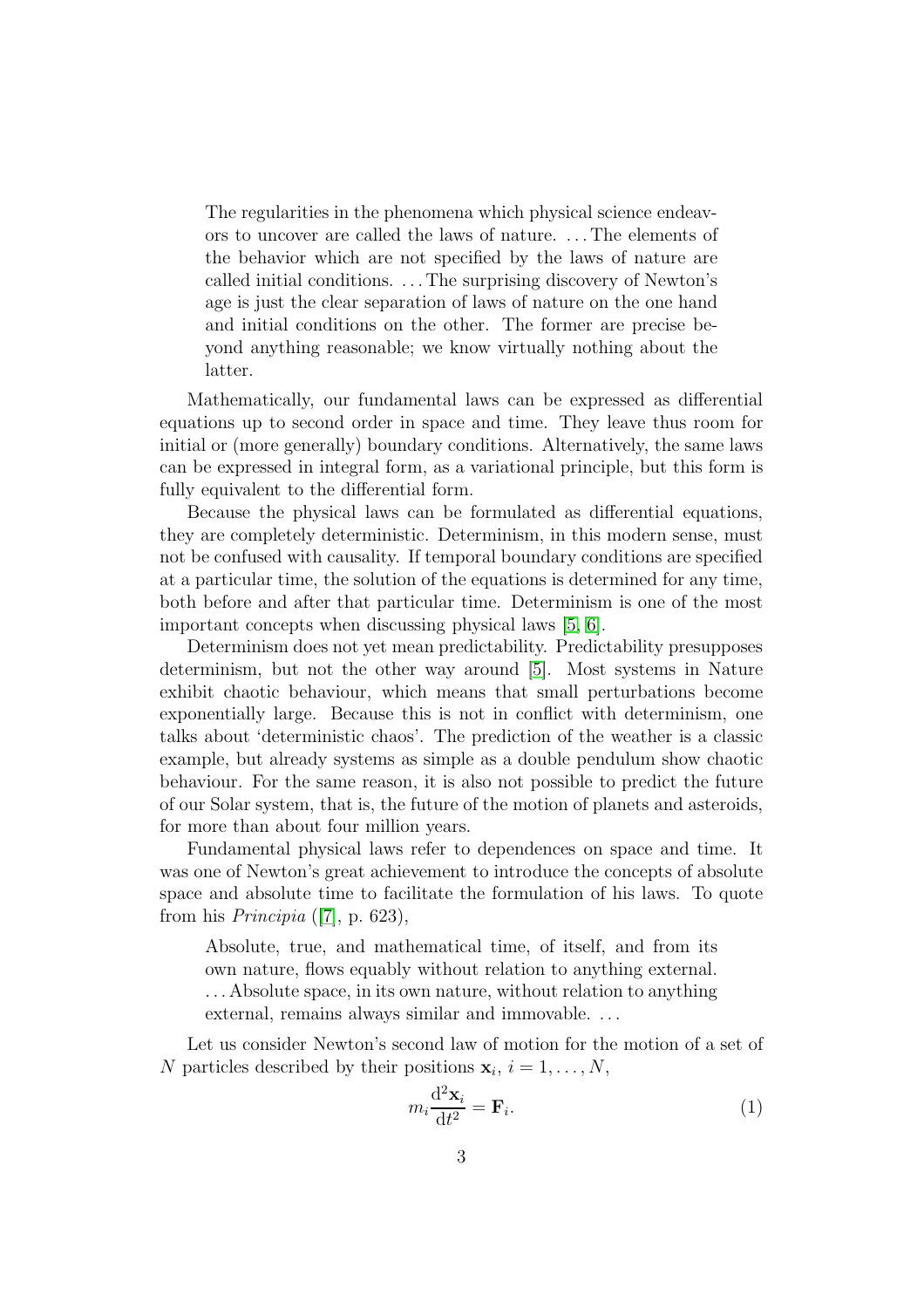The force  $\mathbf{F}_i$  on the *i*th particle is here assumed to be *given*. In the important case of gravitational interaction, it reads

$$
\mathbf{F}_{i} = -G \sum_{j \neq i} \frac{m_{i} m_{j}}{|\mathbf{x}_{i} - \mathbf{x}_{j}|^{2}} \frac{\mathbf{x}_{i} - \mathbf{x}_{j}}{|\mathbf{x}_{i} - \mathbf{x}_{j}|}. \tag{2}
$$

Because [\(1\)](#page-3-0) is a differential equation of second order in time, its solution is determined if position and velocity are specified at a particular moment of time.

The notions of absolute space and absolute time were criticized at several occasions in the history of science, mainly because these notions involve absolute (non-dynamical) elements. Among the critics were Berkeley, Leibniz, and Mach. Since, however, Newton's mechanics was extremely successful, attempts to formulate an alternative mechanics did not go very far [\[7\]](#page-9-6). Only after the advent of general relativity did people investigate models of classical mechanics without absolute space and time [\[8\]](#page-9-7).

Besides gravitation, the only fundamental interaction that manifests itself at a macroscopic level is electrodynamics. It is described by the set of Maxwell's equations,

$$
\nabla \mathbf{B} = 0 \qquad , \qquad \nabla \times \mathbf{E} + \frac{1}{c} \frac{\partial \mathbf{B}}{\partial t} = 0 ,
$$
  

$$
\nabla \mathbf{E} = 4\pi \rho \qquad , \qquad \nabla \times \mathbf{B} - \frac{1}{c} \frac{\partial \mathbf{E}}{\partial t} = \frac{4\pi}{c} \mathbf{j}, \tag{3}
$$

where  $\bf{B}$  and  $\bf{E}$  are the magnetic and electric field, respectively. In contrast to Newton's equations, these are equations for local fields. Already Maxwell's contemporaries were impressed by the fact that these equations encode all the phenomena related to electricity, magnetism, and optics.<sup>[3](#page-4-0)</sup> One of the main features of new fundamental laws is the fact that they can predict the occurrence of new phenomena. In the case of Maxwell's equations, these include the generation of radio waves, which proved to be of enormous technological significance.

In the formulation of physical laws, symmetry principles play a key role. Otherwise, it would almost be impossible to devise the correct equations out of the immense number of mathematical options. In classical mechanics, an important principle is the principle of relativity: the physical laws are invariant with respect to the transformation from one inertial frame into another. Maxwell's equations seem to violate this principle, because they contain a distinguished speed – the speed of light  $c$ . It was this apparent

<span id="page-4-0"></span><sup>3</sup> It was Boltzmann who cited Goethe's Faust: "War es ein Gott, der diese Zeichen schrieb?".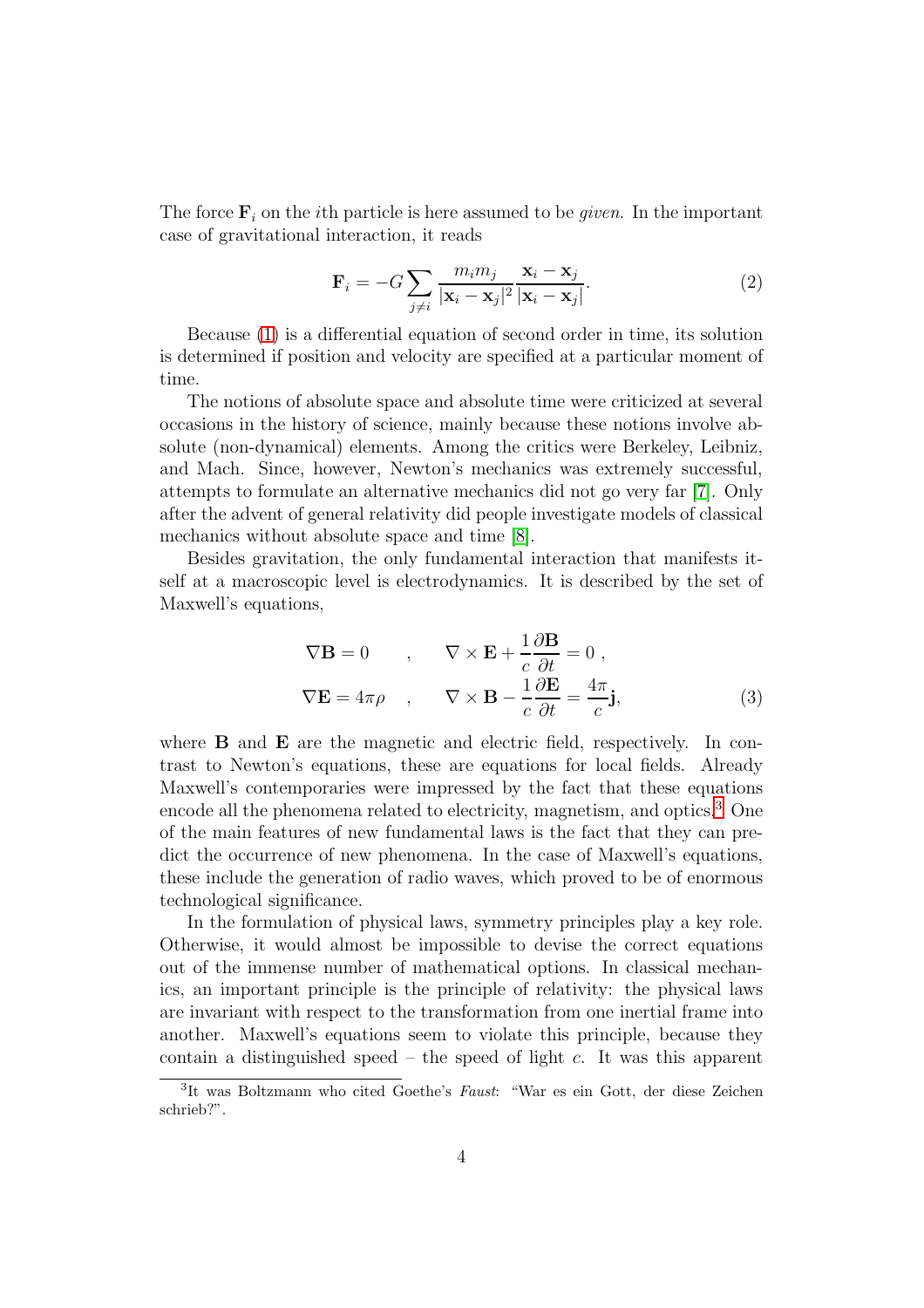conflict between mechanics and electrodynamics that led Albert Einstein in 1905 to his special theory of relativity. By a careful analysis of the concept of time, he realized that Maxwell's equations do indeed obey the relativity principle, although the transformation law becomes more complicated (Lorentz instead of Galileo transformations). As Hermann Minkowski found out in 1908, special relativity can most clearly be formulated in terms of a fourdimensional union of space and time called spacetime (later simply called Minkowski space). Time by itself and space by itself are no longer absolute, but spacetime still is; its main characteristic is the presence of the lightcone structure, because the speed of light is the same in all inertial frames. It is then mandatory to formulate all physical laws in four-dimensional form so that covariance with respect to transformations between inertial systems is evident. Otherwise, it is not clear if new laws satisfy the relativity principle or not.

Quantum mechanics has introduced many new concepts into physics, but with respect to time nothing has changed; the theory has inherited Newton's absolute time. The time parameter  $t$  that occurs in the Schrödinger equation,

<span id="page-5-0"></span>
$$
\hat{H}\Psi = \mathrm{i}\hbar \frac{\partial \Psi}{\partial t},\tag{4}
$$

is nothing but the time parameter of [\(1\)](#page-3-0).

The Schrödinger equation  $(4)$  is a deterministic equation: if the quantum state  $\Psi$  is given at any particular instant of time, the solution follows for any other time value, both before and after that instant. The interpretation of  $\Psi$  is, however, drastically different from classical fields such as **E** or **B**, because it is defined not in spacetime, but on a high-dimensional configuration space. Its connection with classical quantities is described by the probability interpretation. The emergence of classical behaviour is given by the process of decoherence [\[9\]](#page-9-8).

If special relativity is combined with quantum theory, one arrives at quantum field theory. Here, four-dimensional flat Minkowski space is used as a rigid classical background on which the dynamics of the quantum fields is defined.

As many authors, in particular Albert Einstein, have noted, it is not natural to envisage something that can act but which cannot be acted upon (as is the case for Minkowski space). The situation changes dramatically with general relativity, to which we now turn.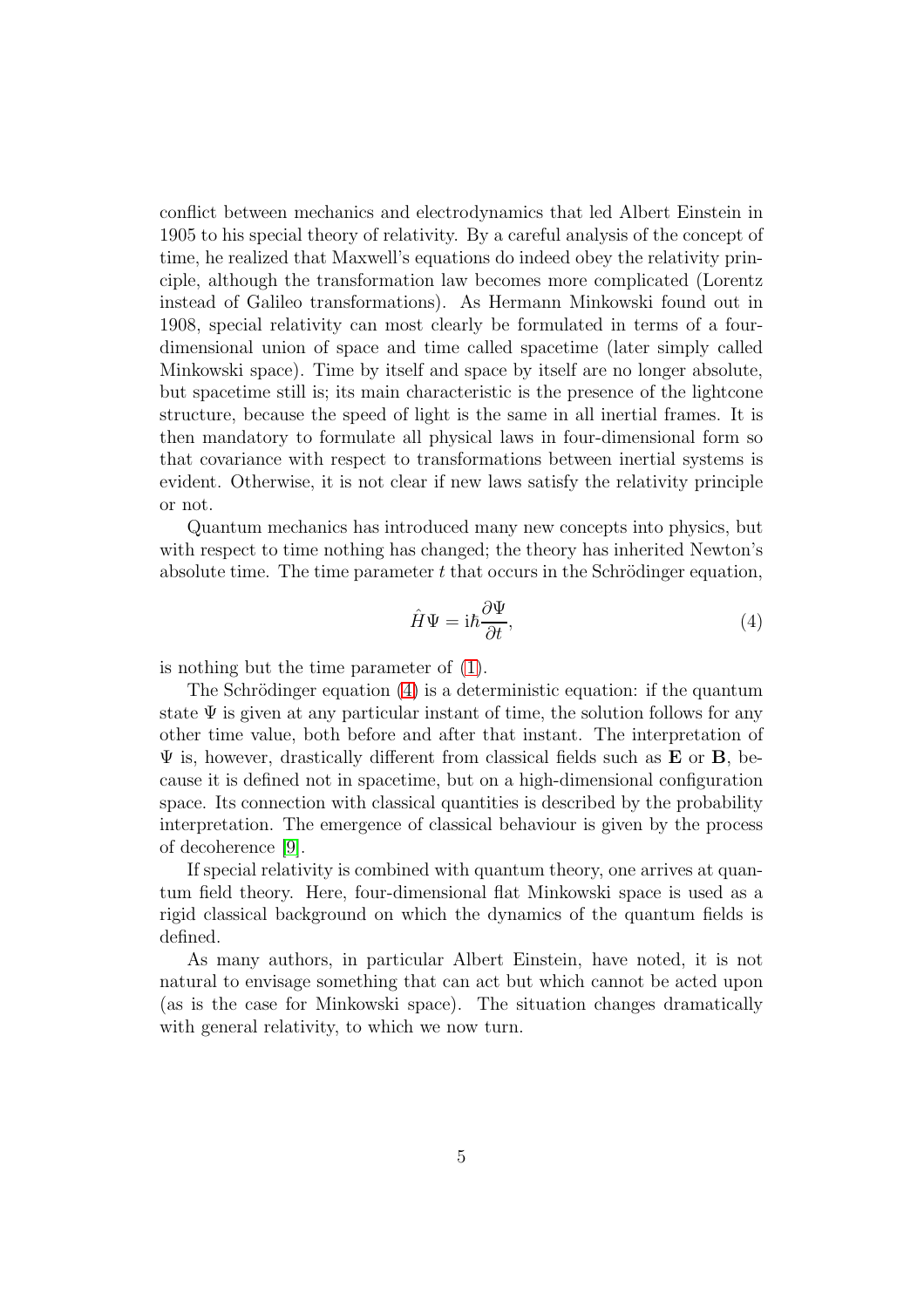## 3 General Relativity

In general relativity, the gravitational field is described by the geometry of a dynamical four-dimensional spacetime. The fundamental equations are a set of ten coupled partial differential equations for the metric  $g_{\mu\nu}$ . In standard notation, these Einstein field equations read

$$
R_{\mu\nu} - \frac{1}{2}g_{\mu\nu}R + \Lambda g_{\mu\nu} = \frac{8\pi G}{c^4}T_{\mu\nu}.
$$
 (5)

For the first time, one is confronted with equations that are not formulated on a given spacetime, but equations that describe spacetime itself. One impressive example is the existence of gravitational waves, which describe the propagation of pure curvature without matter. As John Wheeler always emphasized, space tells matter how to move, and matter tells space how to curve.

In spite of the complex nature of the Einstein field equations, a welldefined initial value problem ('Cauchy problem') can be formulated. The metric coefficients  $g_{\mu\nu}(x)$  can be determined uniquely (up to coordinate transformations) from appropriate initial data. An important feature in this context is the presence of four (at each space point) *constraints*. These constraints arise from the fact that the theory is invariant under four-dimensional diffeomorphisms ('coordinate transformations'). The initial data consist of the three-dimensional metric, the second fundamental form, and matter degrees of freedom on a spacelike hypersurface that satisfy the four constraints. In this way, spacetime itself is constructed from initial data. The existence of a well-defined Cauchy problem is of special relevance for numerical relativity, which is concerned with processes such as the evolution of two black holes orbiting each other.

General relativity is a very successful theory. With perhaps the exception of dark matter and dark energy, it describes all known gravitational phenomena. But it behaves also in an exemplary manner with respect to its limits. From general theorems ('singularity theorems'), one knows that there are situations in which the theory breaks down [\[10\]](#page-10-0). These are, in fact, important situations because they apply to the origin of our Universe and to the interior of black holes. For these and other reasons, one expects that the laws of gravity are, at the most fundamental level, not exactly described by Einstein's equations. One way to arrive at a more fundamental theory than general relativity is to take quantum theory into account. This will be the subject of the last section.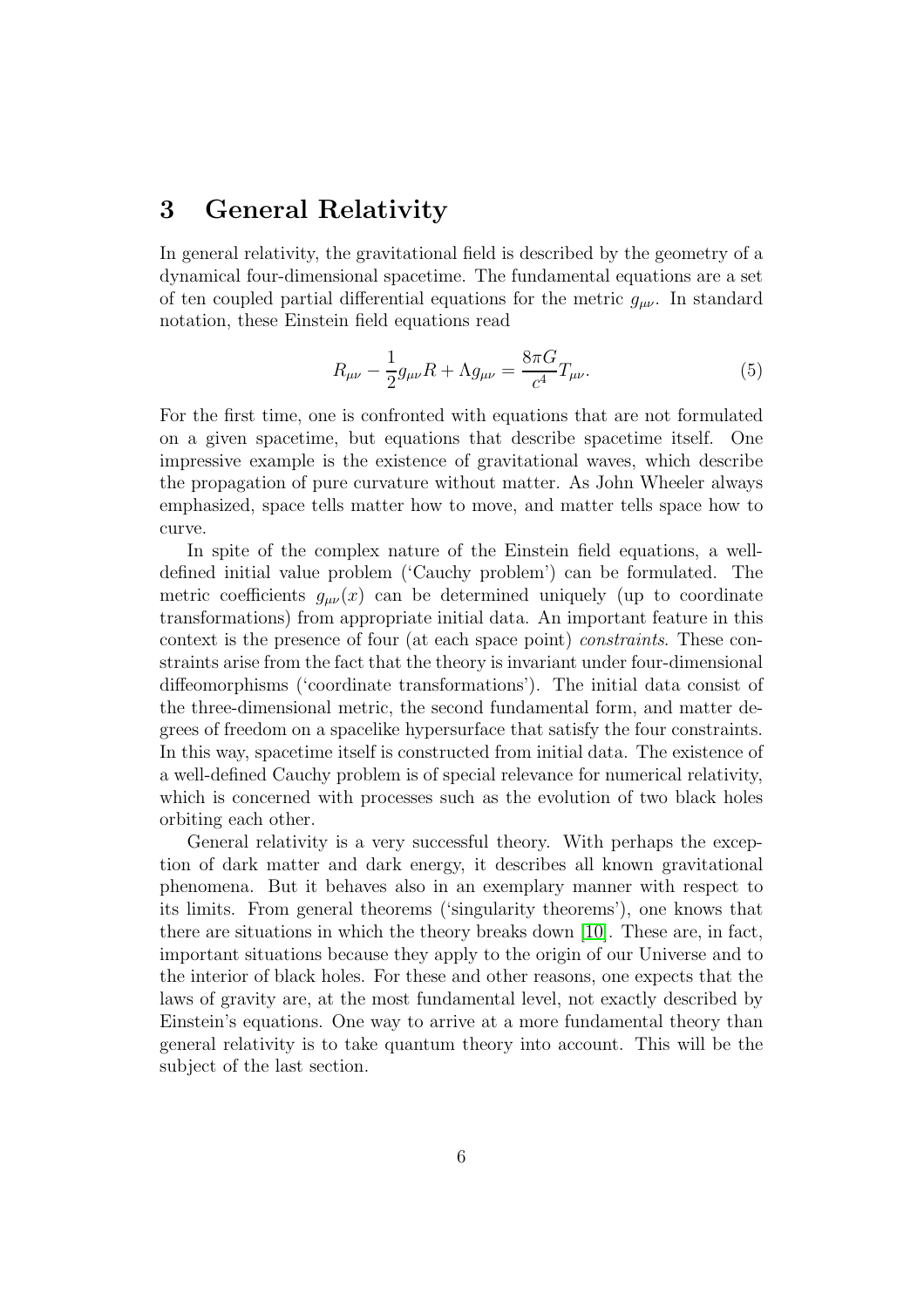## 4 Quantum Gravity and Beyond

General relativity and quantum theory cannot both be exactly valid. One reason is what usually is referred to as the 'problem of time' [\[11\]](#page-10-1). Time is absolute in quantum mechanics (spacetime in quantum field theory), but it is dynamical in general relativity (as part of the dynamical spacetime). So what happens in situations where both theories become relevant?

If one keeps the linear structure of quantum theory and looks for a quantum wave equation that gives back Einstein's equations in the semiclassical limit, one arrives at a quantum constraint equation of the general form

<span id="page-7-0"></span>
$$
\hat{H}\Psi = 0.\t\t(6)
$$

This equation is known as the Wheeler–DeWitt equation [\[11\]](#page-10-1). It has some amazing properties. The full quantum state  $\Psi$  of gravity and matter depends on the three-dimensional metric only, but is invariant under threedimensional coordinate transformations. It does not contain any external time parameter t. The reason for this 'timeless' nature is obvious. In general relativity, a four-dimensional spacetime is the analogue to a particle trajectory in mechanics. After quantization, the trajectory vanishes, and so does spacetime. What remains is space, and the configuration space is the space of all three-geometries [\[12\]](#page-10-2). A constraint equation of the form [\(6\)](#page-7-0) also occurs in loop quantum gravity [\[11\]](#page-10-1).

To give a particular example, let us formulate the Wheeler–DeWitt equation for a simple cosmological model. For a closed Friedmann–Lemaître universe with scale factor a and a massive scalar field  $\phi$ , this equation reads after an appropriate choice of units as follows  $(\Lambda$  is the cosmological constant):

$$
\frac{1}{2} \left( \frac{\hbar^2}{a^2} \frac{\partial}{\partial a} \left( a \frac{\partial}{\partial a} \right) - \frac{\hbar^2}{a^3} \frac{\partial^2}{\partial \phi^2} - a + \frac{\Lambda a^3}{3} + m^2 a^3 \phi^2 \right) \psi(a, \phi) = 0. \tag{7}
$$

The timeless nature is evident. The cosmological wave function only depends on the two variable a and  $\phi$ . As can be seen from the kinetic term, the Wheeler–DeWitt equation is of hyperbolic nature (this is also true for the general case). It does provides the means to define an *intrinsic time*, which is distinguished by the sign in the kinetic term. This intrinsic time, however, is no longer a time given from the outset, but is defined from the threedimensional geometry itself. In this way, it resembles what the astronomers used to call ephemeris time [\[8\]](#page-9-7).

The Wheeler–DeWitt equation thus represents a new type of physical law. It describes a timeless world at the most fundamental level. The usual time parameter of physics emerges only at an approximate level and under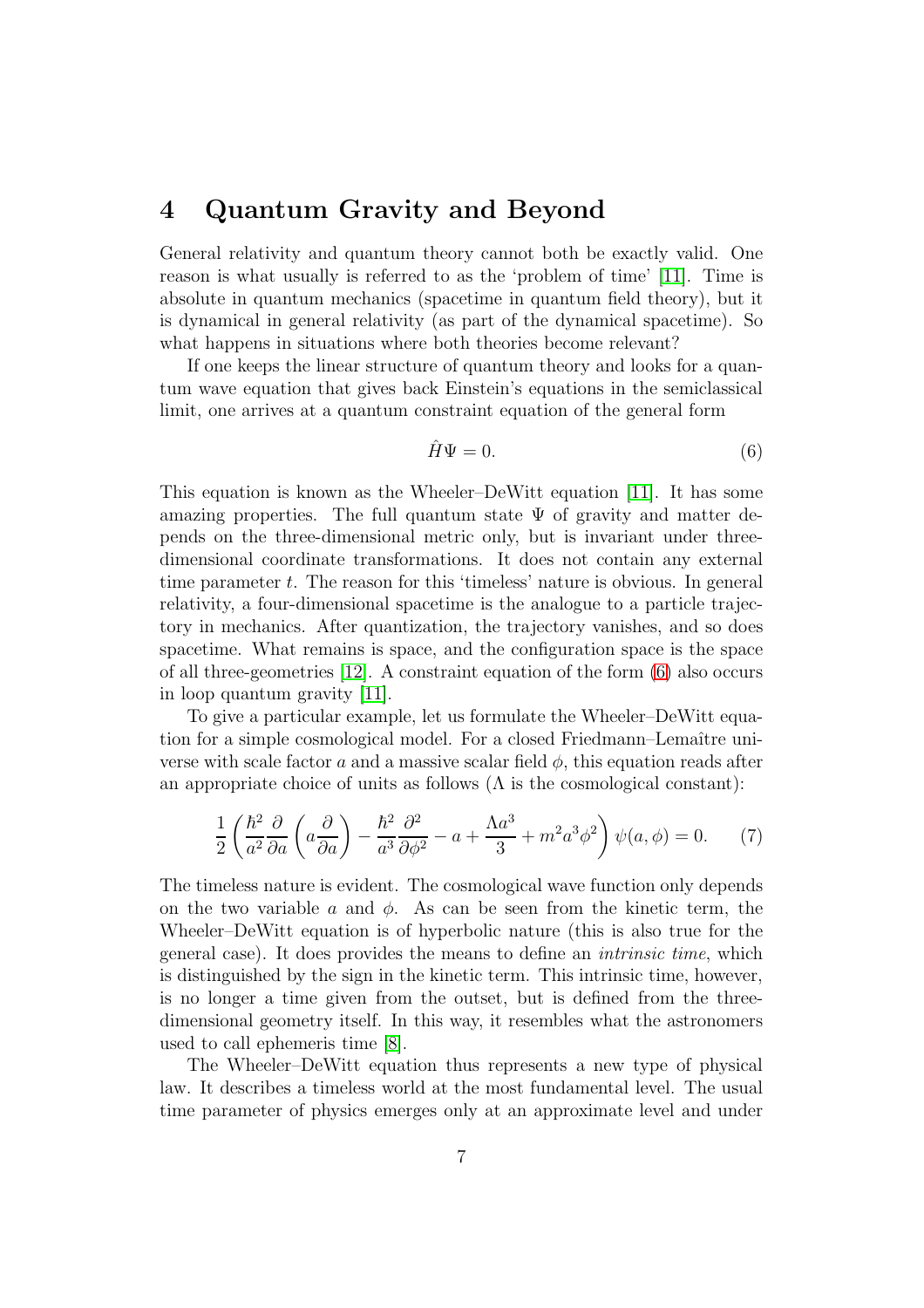very special circumstances [\[11\]](#page-10-1). To quote John Wheeler from his pioneering work ([\[13\]](#page-10-3), p. 253),

These considerations reveal that the concepts of spacetime and time itself are not primary but secondary ideas in the structure of physical theory. These concepts are valid in the classical approximation. However, they have neither meaning nor application under circumstances when quantum-geometrodynamical effects become important. . . . There is no spacetime, there is no time, there is no before, there is no after. The question what happens "next" is without meaning.

In spite of its timeless nature, the Wheeler–DeWitt equation can, in principle, provide the means for an understanding of the arrow of time (the Second Law of thermodynamics mentioned above) [\[14\]](#page-10-4). Let us consider a Friedmann–Lemaître universe with scale factor  $a \equiv \exp(\alpha)$  and small perturbations symbolically denoted by  $x_n$ . The Wheeler–DeWitt equation then assumes the form

$$
\hat{H}\Psi = \left(\frac{\partial^2}{\partial \alpha^2} + \sum_n \left[ -\frac{\partial^2}{\partial x_n^2} + \underbrace{V_n(\alpha, x_n)}_{\to 0 \text{ for } \alpha \to -\infty} \right] \right) \Psi = 0.
$$
 (8)

The potentials  $V_n$  have the property that they vanish when the scale factor goes to zero (i.e., near the big bang and the big crunch). This expresses a fundamental asymmetry of the Wheeler–DeWitt equation. For small scale factor, therefore, one can have solutions that are fully unentangled among the degrees of freedom. But for increasing  $\alpha$  the solution becomes entangled, and one can obtain a non-vanishing entanglement entropy upon tracing out the perturbations. Entanglement entropy can be related to thermodynamic entropy, and this entropy then increases with increasing size of the universe and thereby defines a definite direction. In the limit where an approximate time parameter is present, this gives rise to the usual Second Law. But if viewed from this fundamental perspective, the expansion of the universe is a pure tautology.

So what is the future of physical laws? The Wheeler–DeWitt equation has not yet been experimentally tested, but it is an equation that follows in a straightforward way from the unification of quantum theory with gravity. It describes quantum effects of gravitation, but does not encompass by itself a unification of all interactions. A candidate for a unified theory is string theory. The structure of the fundamental laws in this approach is not yet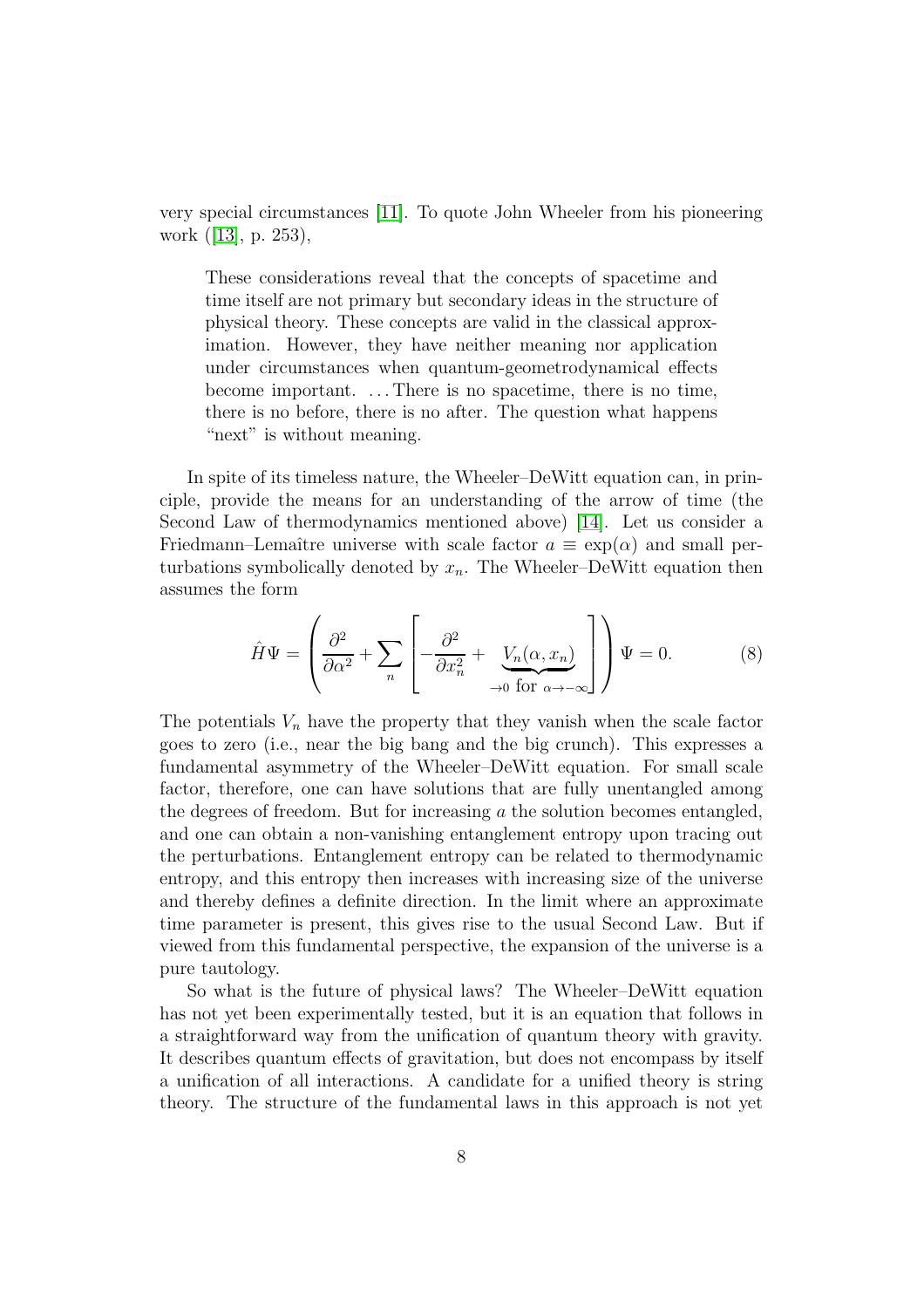fully understood, but it seems to be different from the structures discussed above [\[11\]](#page-10-1).

Whether a fundamental 'theory of everything' can be found, is open. It may happen that such a theory will be available in this century and that the fundamental picture in physics is 'complete' in the sense that all phenomena can be derived from it, at least in principle. Or it may happen that we are stuck because experimental progress becomes slower and slower and no decision among candidates for a fundamental theory can be made. In one way or another, it is true what Feynman wrote already in 1964 ([\[1\]](#page-9-0), p. 172): "The age in which we live is the age in which we are discovering the fundamental laws of nature, and that day will never come again. It is very exciting, it is marvellous, but this excitement will have to go."

## <span id="page-9-0"></span>References

- [1] R. Feynman (1990) *The Character of Physical Law* (The M.I.T. Press, Cambridge, Massachusetts).
- <span id="page-9-1"></span>[2] A. Einstein (1977) Geometrie und Erfahrung. In *Mein Weltbild* (Ullstein, Frankfurt am Main).
- <span id="page-9-3"></span>[3] E. P. Wigner (1972) Events, laws of nature, and invariance principles, in *Nobel Lectures, Physics 1963–1970* (Elsevier Publishing Company, Amsterdam).
- <span id="page-9-4"></span><span id="page-9-2"></span>[4] P. W. Anderson (1972) More is different. *Nature*, 177, 393–396.
- [5] A. Hüttemann (ed) (2003) *Determinism in Physics and Biology* (Mentis, Paderborn).
- <span id="page-9-5"></span>[6] P. Mittelstaedt and G. Vollmer (eds) (2000) Was sind und warum gelten Naturgesetze? Special issue of *Philosophia naturalis*, 37, Heft 2 (Vittorio Klostermann, Frankfurt am Main).
- <span id="page-9-6"></span>[7] J. B. Barbour (1989) *Absolute or Relative Motion? Vol. 1: The Discovery of Dynamics* (Cambridge University Press, Cambridge).
- <span id="page-9-7"></span>[8] J. B. Barbour (1999) *The end of time* (Weidenfels and Nicolson, London).
- <span id="page-9-8"></span>[9] E. Joos, H. D. Zeh, C. Kiefer, D. Giulini, J. Kupsch, and I.-O. Stamatescu (2003) *Decoherence and the Appearance of a Classical World in Quantum Theory*, second edition (Springer, Berlin).